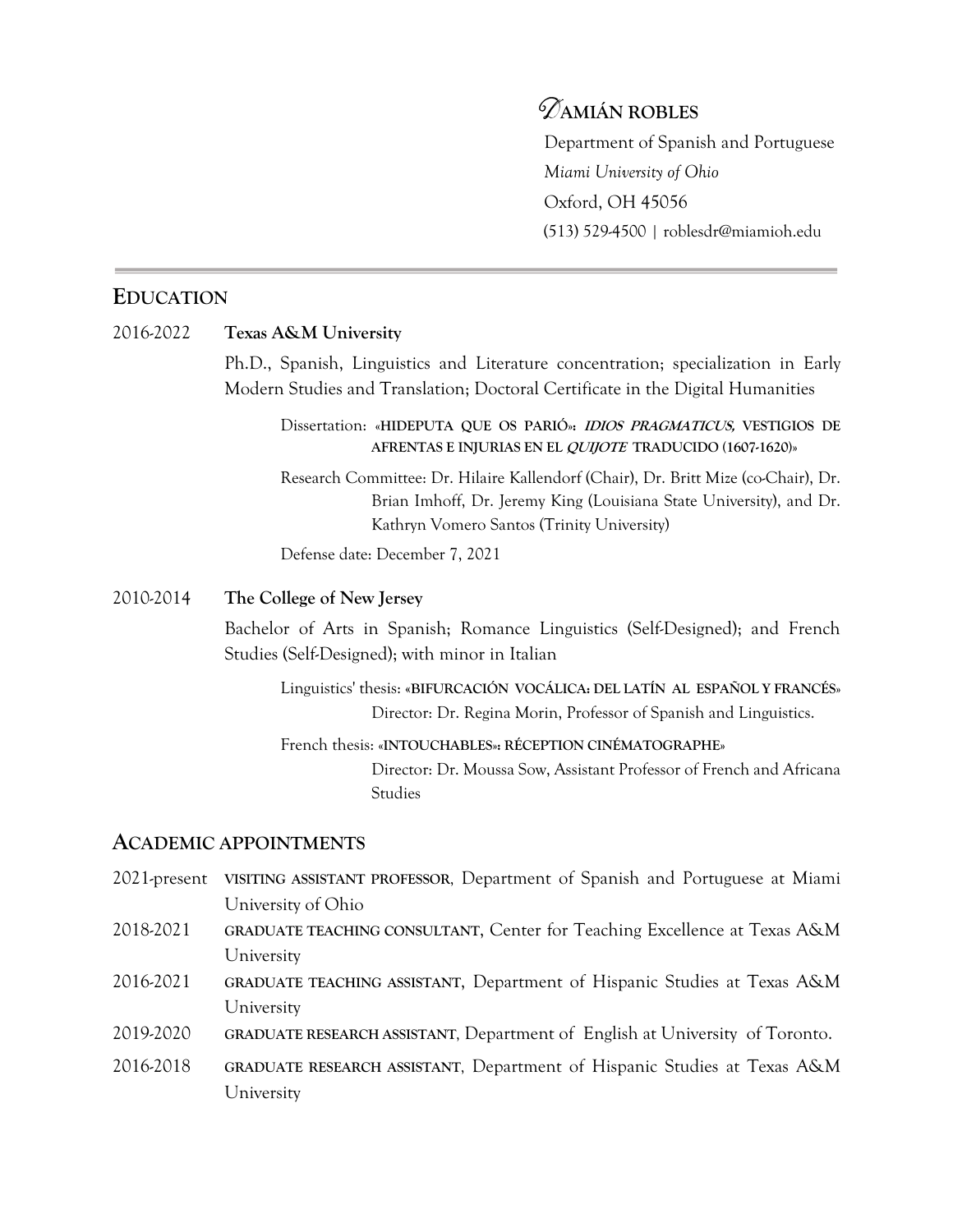# **TEACHING AREAS**

Spanish language, linguistics, and literature

# **TEACHING EXPERIENCE**

2021-Present VISITING ASSISTANT PROFESSOR

- o In charge of preparing syllabi, course materials, and teach, grade, and evaluate students' performance, proficiency, and course content learning;
- o Under the language program, in charge of implementing current methodologies for the evaluation of students' language performance and proficiency; creating curricula which align with the methodologies and teaching practice in the Department of Spanish and Portuguese at Miami University

COURSES:

2020-2021 SPRING-22

SPN 600: Seminar in Hispanic Literature, Language, Culture (Theme= Spanish Golden Age Stylistics and Variation) SPN 481: Spanish Phonology & Syntax SPN 381: History of the Spanish language SPN 381: History of the Spanish language SPN 111: Intensive Basic Spanish

FALL-21

SPN 381: History of the Spanish language

SPN 111: Intensive Basic Spanish

SPN 111: Intensive Basic Spanish

### 2016-2021 GRADUATE TEACHING ASSISTANT

- o In charge of being the instructor of record for the teaching of Spanish courses;
- o Prepare lessons, implement current methodologies and best practices for the teaching of Spanish as a second and heritage language;
- o Assess students according to performance;
- o Evaluate student performance and proficiency in the curriculum;
- o Complete other academic assignments requested by the department.

COURSES TAUGHT:

 2020-2021 SUMMER-21 SPAN 112: Intensive Beginning Spanish SPRING-21 SPAN 102: Beginning Spanish II FALL-20 SPAN 102: Beginning Spanish II SPAN 102: Beginning Spanish II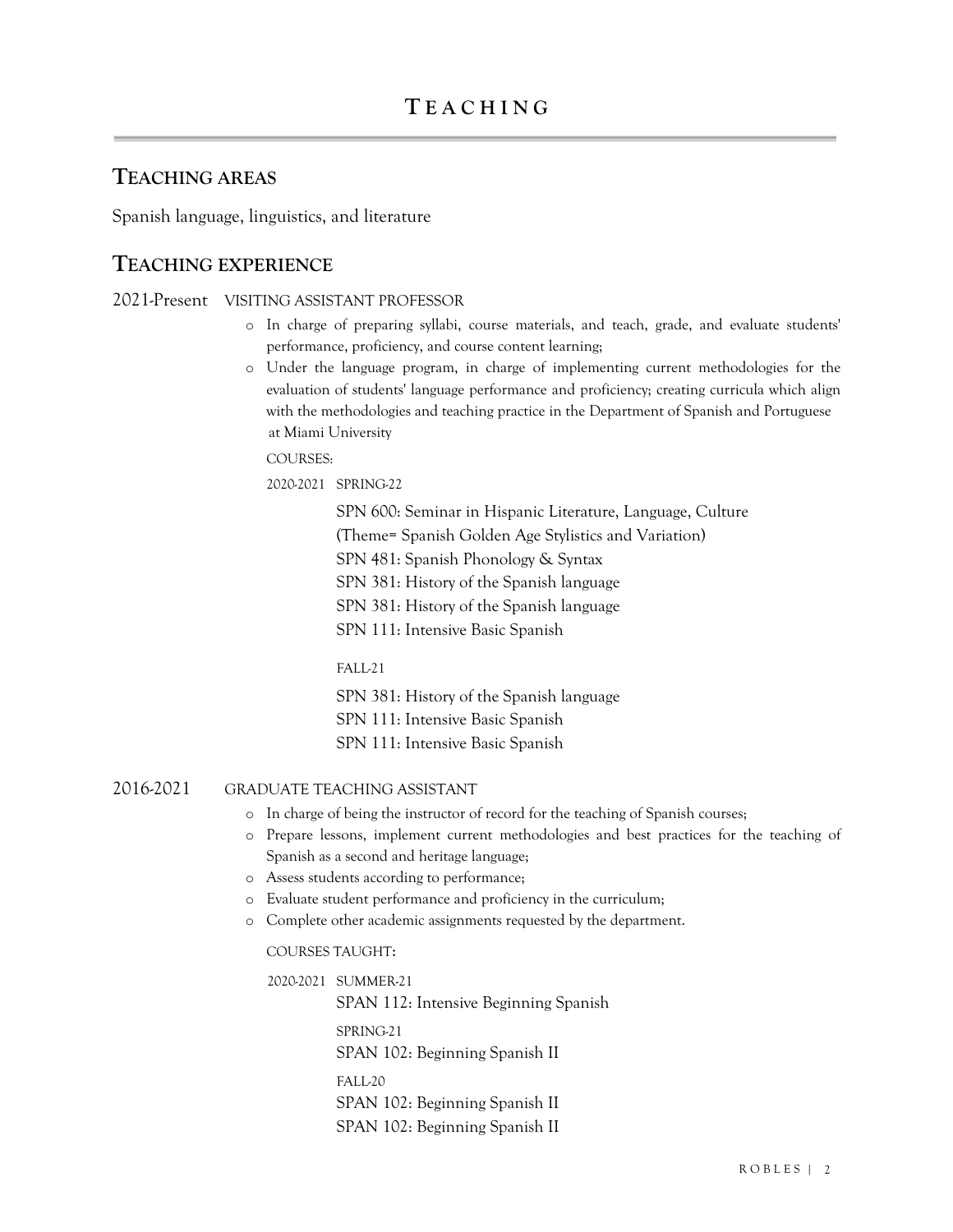|           | 2019-2020                                                                      | SUMMER-20<br>SPAN 302: Advanced Grammar                                                                                                            |
|-----------|--------------------------------------------------------------------------------|----------------------------------------------------------------------------------------------------------------------------------------------------|
|           |                                                                                | SPRING-20<br>SPAN 302: Advanced Grammar<br>SPAN 302: Advanced Grammar                                                                              |
|           |                                                                                | FALL-19<br>SPAN 302: Advanced Grammar                                                                                                              |
|           | 2018-2019                                                                      | SUMMER-19<br>SPAN 202: Intermediate Spanish II                                                                                                     |
|           |                                                                                | SPRING-19<br>SPAN 302: Advanced Grammar                                                                                                            |
|           |                                                                                | FALL-18<br>SPAN 417: Advanced Spanish-English Translation<br>SPAN 201: Intermediate Spanish I (Honors section)<br>SPAN 201: Intermediate Spanish I |
|           | 2017-2018                                                                      | SPRING-18<br>SPAN 201: Intermediate Spanish I                                                                                                      |
|           |                                                                                | FALL-17<br>SPAN 201: Intermediate Spanish I                                                                                                        |
|           | 2016-2017                                                                      | SUMMER-17<br>SPAN 202: Intermediate Spanish II                                                                                                     |
|           |                                                                                | SPRING-17<br>SPAN 102: Beginning Spanish II                                                                                                        |
|           |                                                                                | FALL-16<br>SPAN 101: Beginning Spanish I                                                                                                           |
| 2015-2016 | TEACHER OF SPANISH LANGUAGE & LITERATURE<br>Morristown High School, New Jersey |                                                                                                                                                    |
|           |                                                                                | SPA 4: Spanish IV<br>SPA 5: Composition and Communication<br>AP SPA LIT: Spanish Literature & Cultures                                             |
| 2010-2015 | ORAL PROFICIENCY LEADER                                                        |                                                                                                                                                    |
|           |                                                                                | Department of World Languages and Cultures, The College of New Jersey                                                                              |
|           |                                                                                | Languages taught: Spanish, French, and Italian                                                                                                     |

# **CURRICULAR DEVELOPMENT**

Responsible for curricula, syllabi, and pedagogical material for the following courses:

- o SPN 381: History of Spanish Language (Fall 2021)
- o SPN 111: Intensive Basic Spanish (Fall 2021)
- o SPAN 302: Advanced Grammar (Focus: *Sociolinguistics*) (Spring & Summer 2020)
- o SPAN 302: Advanced Grammar (Focus: *Learning grammar through literature*) (Fall 2019)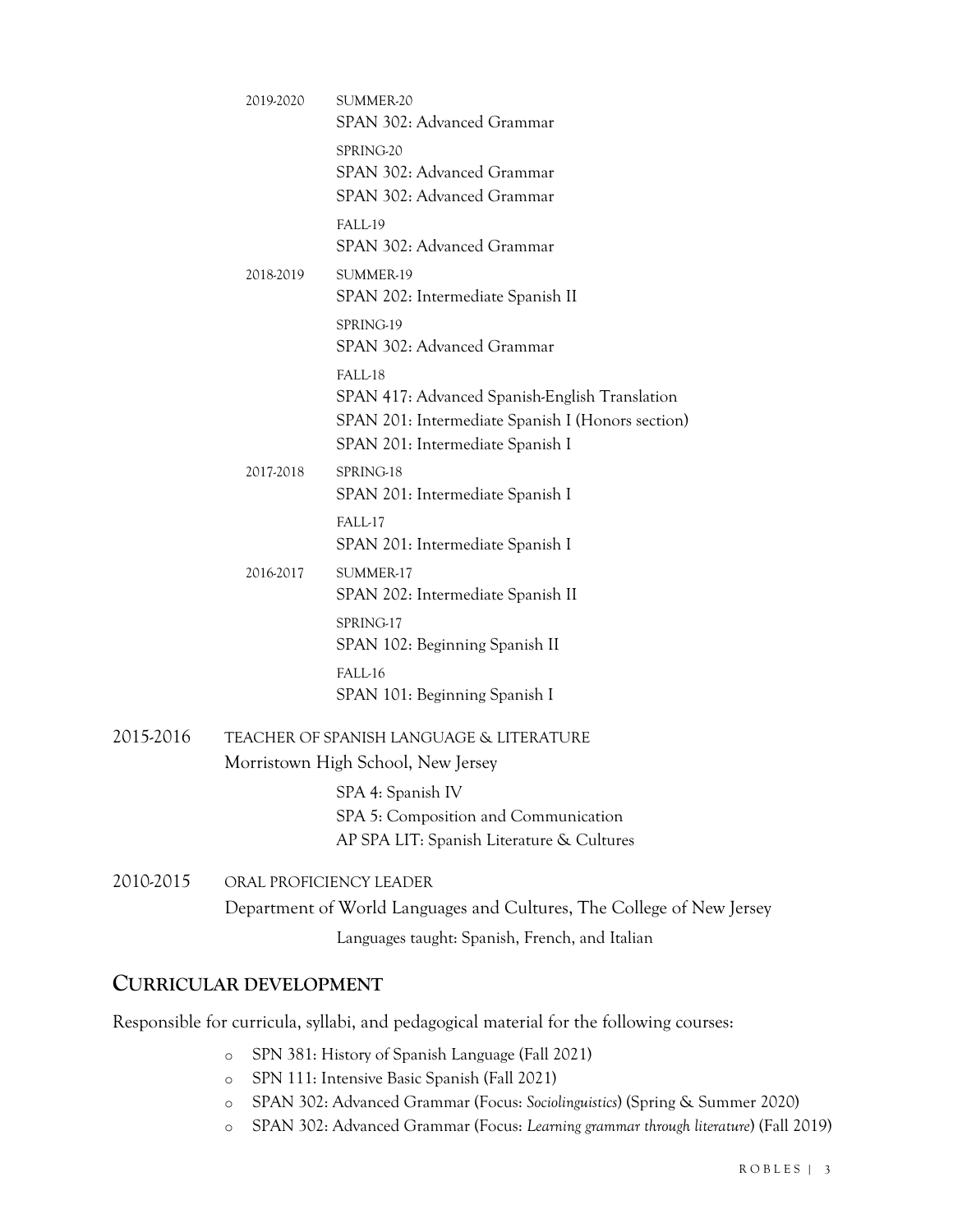- o SPAN 302: Advanced Grammar (Focus: *Syntax*) (Spring 2019)
- o SPAN 202: Current Issues in the Spanish-Speaking World (Summer 2019)
- o SPA LIT: Introduction to Spanish Literature (2015-2016)
- o Spanish V: Spanish Composition and Linguistics (2015-2016)
- o Spanish IV: Spanish Oral Expression (2015-2016)

## **COURSES IN PREPARATION**

#### UNDERGRADUATE LEVEL:

- o Spanish phonetics and phonology;
- o Spanish in society;
- o Forms of address in Hispanic popular culture;
- o Topics in intra- and stylistic variation;
- o Spanish for business purposes (in English);

### MIXED—UNDERGRADUATE & GRADUATE LEVELS:

- o Topics in Spanish language and literature: the Medieval and Golden Age periods
- o *Don Quixote* and Cervantes' legacy
- o The history of the Spanish lexicon

#### GRADUATE LEVEL:

- o Topics in Early Modern Studies: Contrastive pragmatics (in English)
- o Topics in the blue (ocean) humanities: colonial Mexico (in English)
- o Politeness and address research (in Spanish)

### **MATERIALS DEVELOPMENT: TRAYECTOS OPEN EDUCATION INITIATIVE**

2019 Department of Hispanic Studies at Texas A&M University

- o Worked with Dr. Gabriela C. Zapata in the development of the first L2 Spanish Open Educational Resources (OER) textbook *Trayectos*
- o Created content for *Trayectos* in the development of OER materials

### **GRADUATE TEACHING CONSULTANTSHIP**

### 2018-2021 Center for Teaching Excellence at Texas A&M University

- o Work for the Center of Teaching Excellence in the training of graduate teaching assistants at the University level
- o Observe and conduct formal and informal classroom observations and provide feedback for best practices and methodologies on teaching in higher education
- o Provide training for international graduate and professional students aiming to attain advanced proficiency in speaking English as second language
- o Provide feedback on micro-teaching lessons
- o Conduct workshops for balancing research, teaching, and life in academia, etc.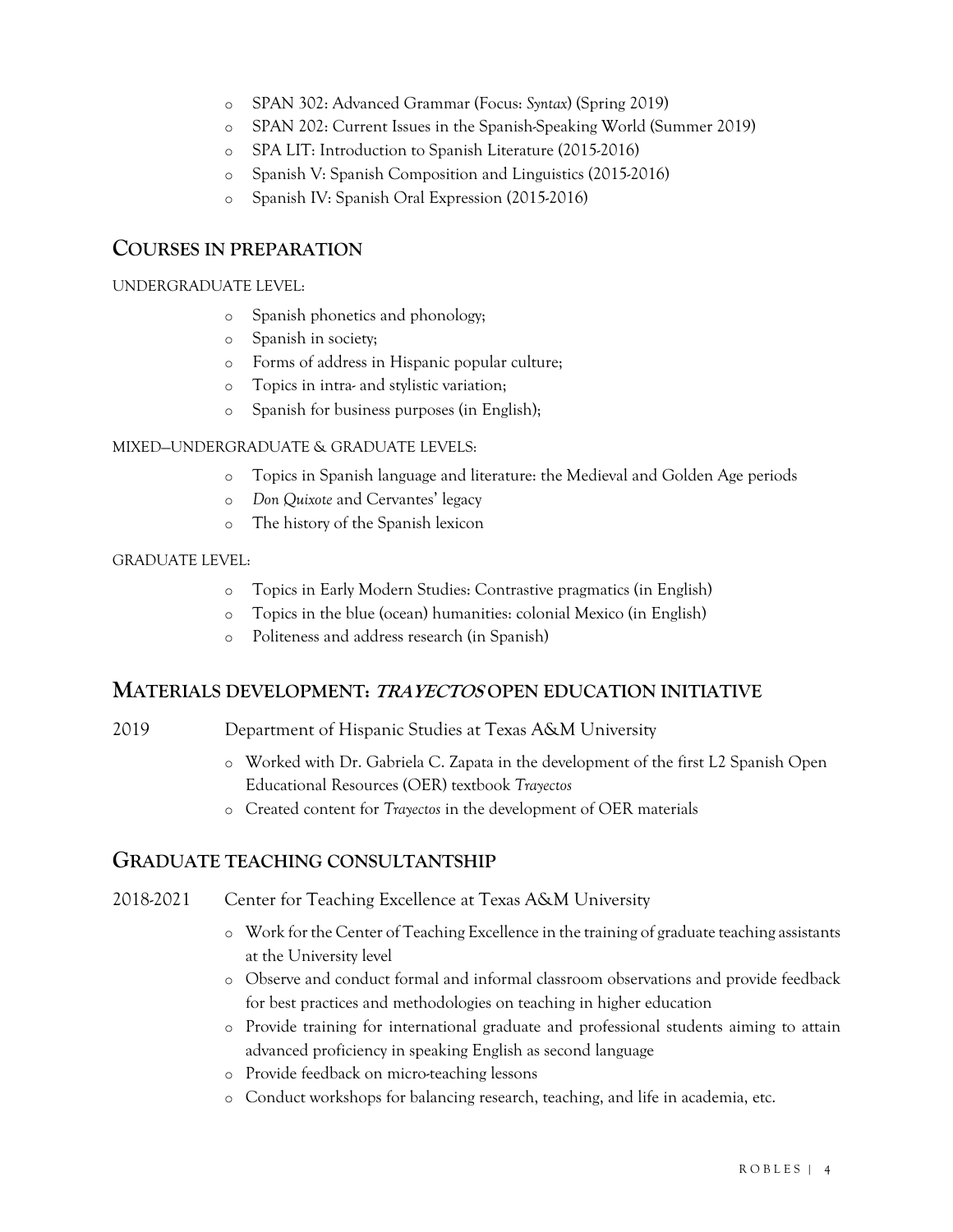## **AREA OF SPECIALIZATION**

Historical Contrastive Pragmatics (Spanish/English) — the Early Modern period

# **RESEARCH FIELDS**

(Im-)Politeness and Address Research Cervantes and Translation Studies Historical Sociolinguistics and Corpus Linguistics Languages in Contact

# **PUBLICATIONS**

### **PEER-REVIEWED JOURNAL ARTICLES**

LOUREIRO-RODRÍGUEZ, VERÓNICA, MARÍA IRENE MOYNA, AND DAMIÁN ROBLES. 2018. "Hey, Baby, *¿Qué pasó?*: Performing bilingual identities in Texan popular music." *Language and Communication* 6, 120-135. DOI: 10.1016/j.langcom.2018.02.009

## **REFEREED BOOK CHAPTERS**

MORIN, REGINA, AND DAMIÁN ROBLES. 2020. "The differing behavior of loanwords in the Spanish of technology and of fashion and beauty." In *Hispanic Linguistics: Current Issues and New Directions*, ed. by Alfonso Morales-Front, Michael J. Ferreira, Ronald P. Leow, and Cristina Sanz, 265-284. Amsterdam, Philadelphia: John Benjamins. DOI: 10.1075/ihll.26.13mor

### **REVIEWS**

ROBLES, DAMIÁN. 2021. "The World of *Don Quixote*: Digital Collections for the Classroom (Newberry Library)." In *Early Modern Digital Review* 3.4, CC BY 4.0 https://doi.org/10.33137/rr.v43i4.36394, and in print by *Renaissance and Reformation / Renaissance et Réforme* 43.4: 236-239: https://doi.org/10.33137/rr.v43i4.36394.

### **PEDAGOGICAL MATERIAL**

ROBLES, DAMIÁN, AND AMY KING. 2019. Module 2: Mi vida fuera de la universidad: mi familia. First draft of the module. In *Trayectos: An Introduction to Spanish.* Volume 1. OER textbook published by the Center for Educational Resources and Language Learning (COELL), ed. by Gabriela C. Zapata, Alessandra Ribota, and the OER Texas A&M Team. OER textbook published by the Center for Open Educational Resources and Language Learning (COERLL). Available at https://trayectos.coerll.utexas.edu/.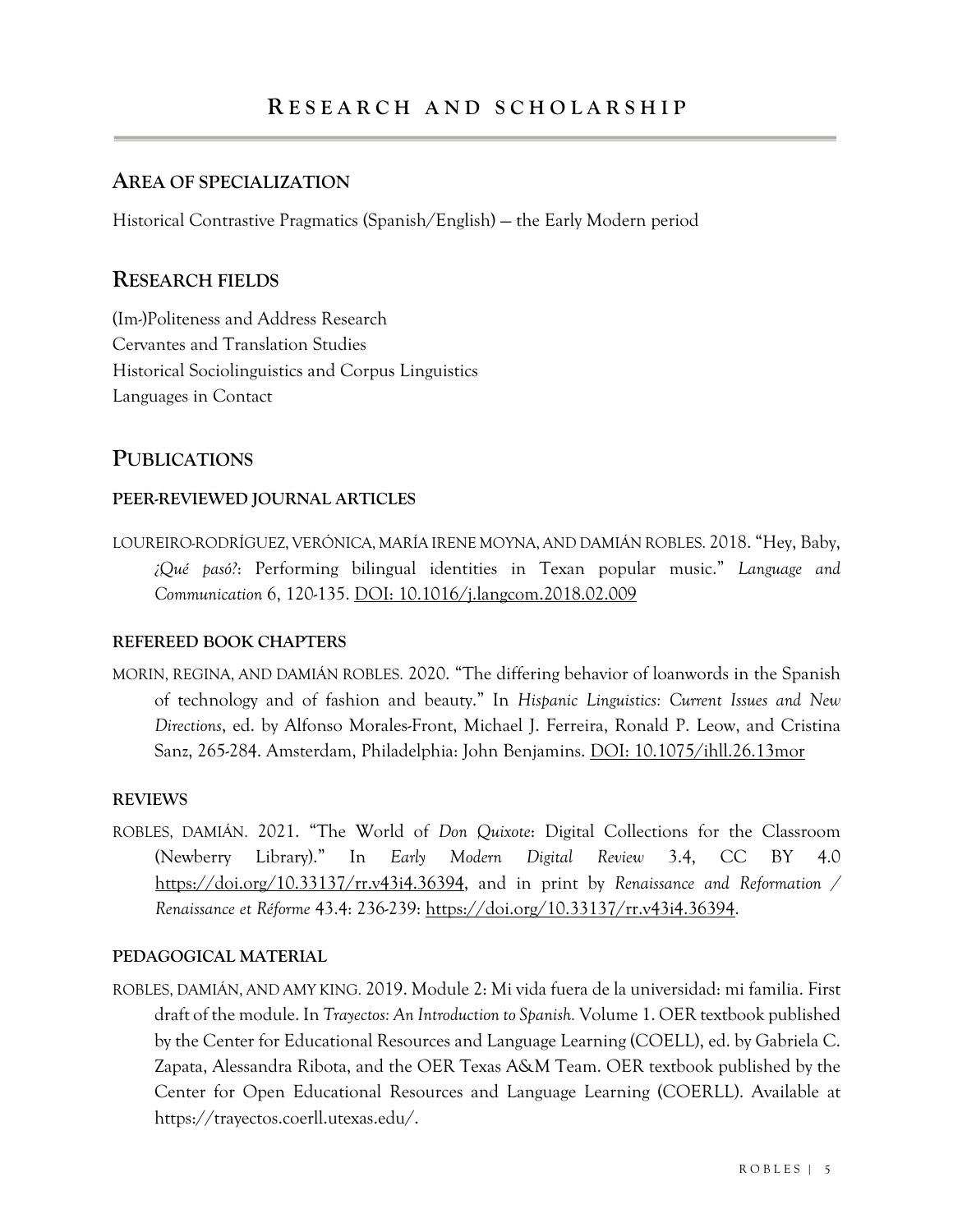### **LITERARY TRANSLATION**

ROBLES, DAMIÁN (Expected June 2021). Lines 155-185, *Beowulf by All*. Published by Leeds: ARC-Humanities Press.

### **CREATIVE WRITING**

#### **SHORT STORY**

ROBLES, DAMIÁN. 2021. "Capítulo 55 o capítulo 25: donde se cuenta la salida de un fiel caballero, historia digna de recordar por todos los siglos a venir." *Antares* 1.2. DOI: Antares.vol1./issue1/digital magazine

#### **POETRY**

ROBLES, DAMIÁN. 2021. "El arribo de Antares." *Antares* 1.1. DOI: Antares.vol.1/issue2/digital\_magazine

## **FELLOWSHIPS**

2018-Present GRADUATE TEACHING CONSULTANT FELLOW, Center for Teaching Excellence, Texas A&M University

> This is an academic position, which intends to support graduate students in the development of their teaching practices by delivering specialized lectures and workshops at the TAI (Teaching Assistant Institute), ELPE (English Proficiency Placement Exam). I conduct classroom observations and provide other other teaching-and-professional-development training.

2019-2020 GLASSCOCK GRADUATE RESEARCH FELLOW*,* Melbern G. Glasscock Center for Humanities Research, Texas A&M University, College Station, Texas.

> Support to fund research on doctoral dissertation for one academic year. "The outcome should be a chapter and the participation of colloquium series to improve the quality of the work and project." Manuscript title (in progress), "Excavating the pragmatic relics of the Early Modern period: The vocative panorama of insults and honorifics in *Don Quixote* (1607-1620)."

2017 CUSHING-GLASSCOCK FELLOW*,* Melbern G. Glasscock Center for the Humanities Research and Cushing Memorial Library and Archives, Texas A&M University Conducted in-residence research at the Cushing Memorial Library and Archives at Texas A&M University on the topic, "Second-Person Address in English Translations of *Don Quixote* (1612-1885)."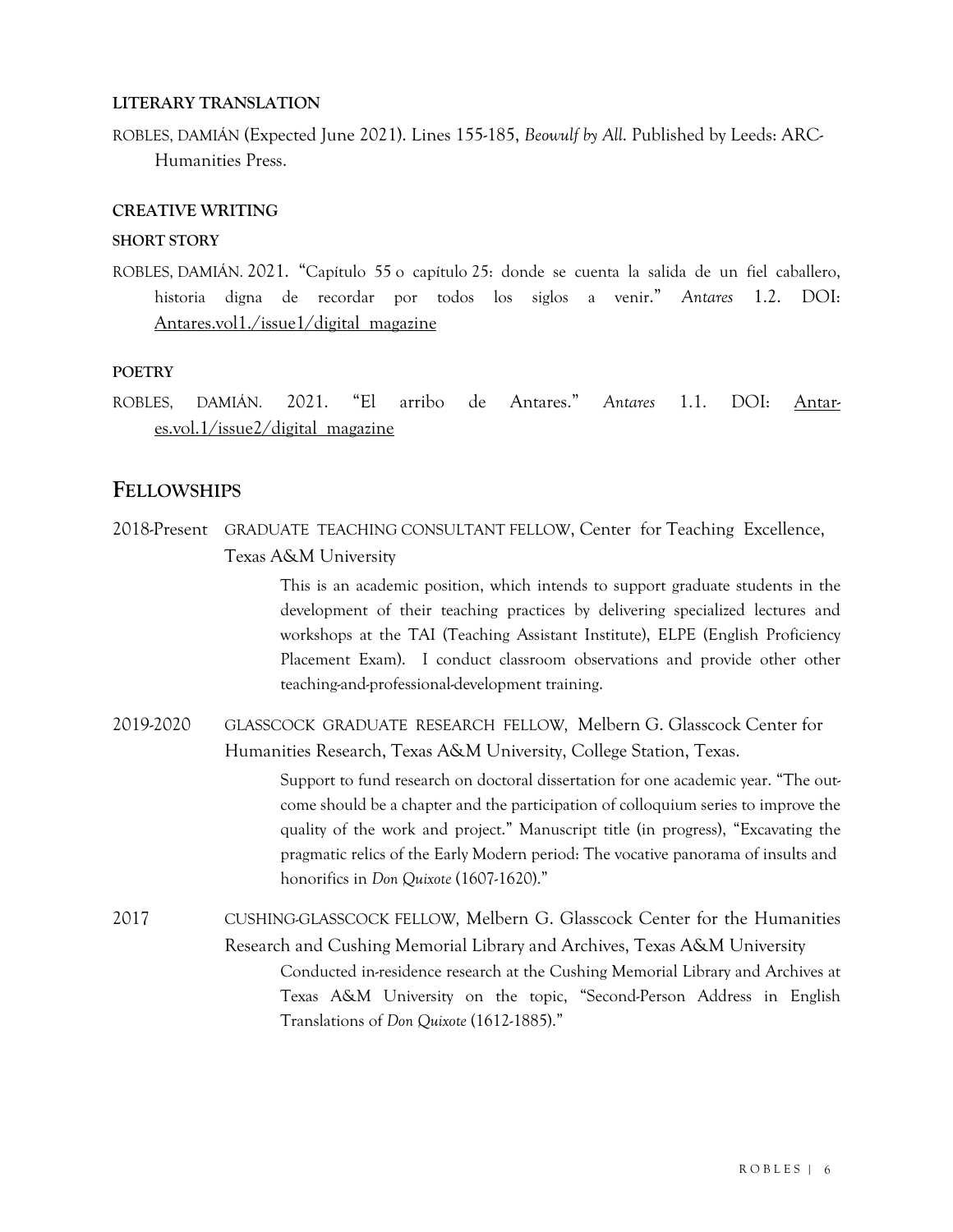## **RESEARCH ASSISTANTSHIPS**

2019 RESEARCH ASSISTANT to Dr. Liza Blake, Department of English, University of Toronto.

> Conducted archival work on Margaret Cavendish, Duchess of Newcastle, a seventeenth century playwright, poet, philosopher, and orator. Examined two of Cavendish's texts which are held at the Cushing Memorial Library *&* Archives at Texas A&M University. Photographed and examined bindings, edge painting, engravings, bookplates, marginal notes, and any other ownership marks.

2017-2018 RESEARCH ASSISTANT to Dr. Gabriela C. Zapata, Department of Hispanic Studies, Texas A&M University.

> Collaborated on the organization and assembling of the Texas Humanities exhibit, "*Voces Americanas:* Latino literature in the United States." Worked as lab member in the Applied Psycholinguistics and Cognition Lab. Assisted Dr. Zapata with her research on second language pedagogies and pragmatics.

2016-2017 RESEARCH ASSISTANT to Dr. María Irene Moyna, Head of Department of Hispanic Studies, Texas A&M University.

> Organized Dr. Moyna's digital research bibliography. Collaborated on sociolinguistic research related to language variation in Tejano music, for which a manuscript was published, 2018. Worked on archiving and other related tasks.

## **GRANTS AND OTHER SCHOLARSHIP**

### **EXTERNAL GRANTS**

- 2018 *Cervantes Society of America Graduate Student Grant.* The Cervantes Society of America. \$500
- 2018 *Folger Institute Grant-in-Aid.* Folger Shakespeare Memorial Library at Washington, DC. \$1,047
- 2013 *The U.S. Department of State's Benjamin A. Gilman International Scholarship*. The U.S. Department of State's Bureau of Educational and Cultural Affairs. \$2,500

### **INTERNAL GRANTS**

- 2019 Glasscock Graduate Research Fellowship, Melbern G. Glasscock Center for Humanities Research, Texas A&M University, College Station, Texas. \$2,000
- 2018 *AFS-OGAPS Research and Presentation Grant* (Valencia, Spain). The Association of Former Students and the Office of Graduate and Professional Studies, Texas A&M University. \$750
- 2017 *Cushing-Glasscock Graduate Humanities Research Award.* Melbern G. Glasscock Center for the Humanities Research, Texas A&M University, College Station, Texas. \$2,000
- 2017 *Proyecto Enseña*. Collaborative Grant to Enhance Undergraduate Instruction, Department of Hispanic Studies, Texas A&M University, College Station, Texas. \$1,000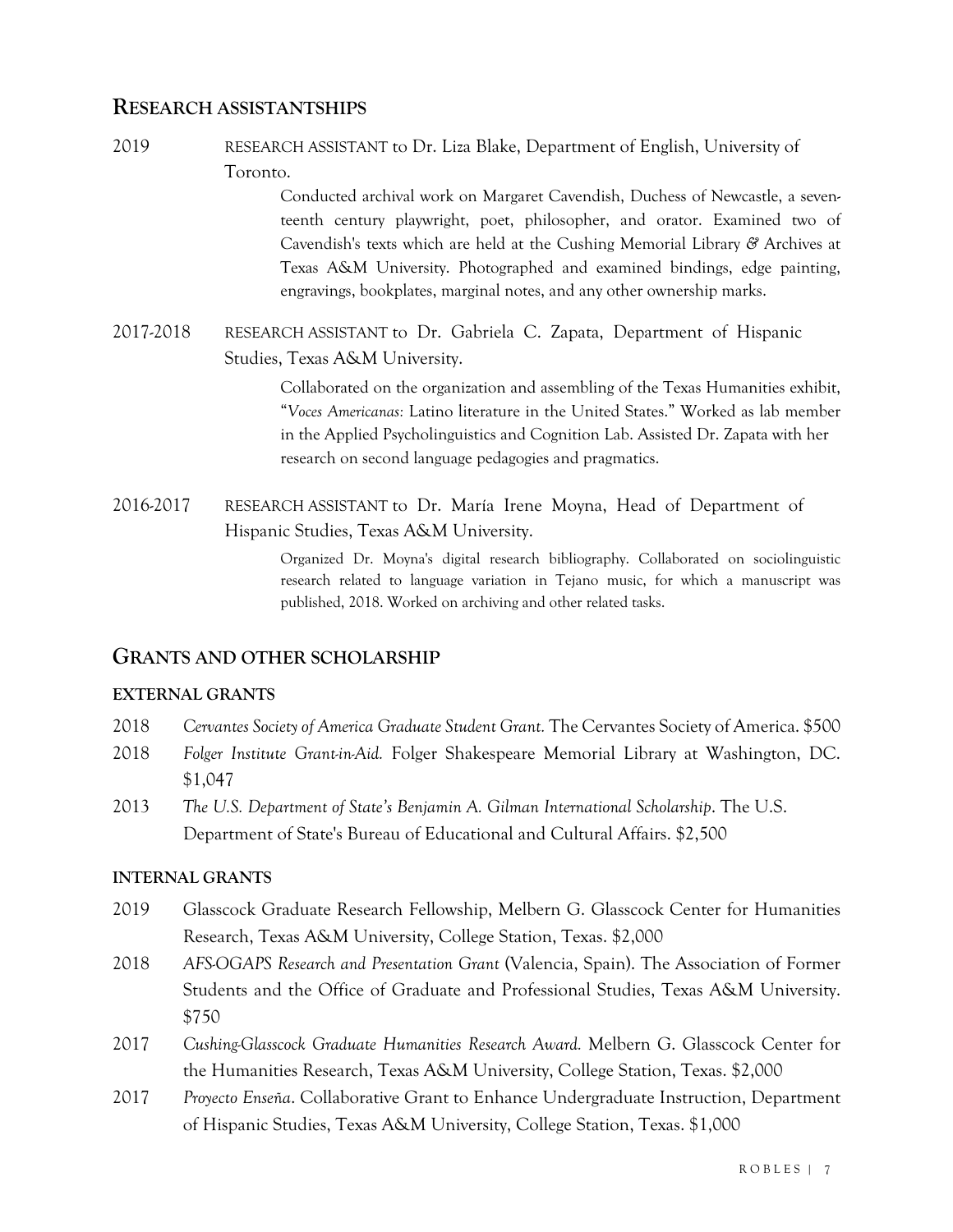### **SCHOLARLY PRESENTATIONS**

#### **INTERNATIONAL CONFERENCES**

- 2019 *Presenter*. "Coloquio de (des-)cortesías: alabanzas e insultos en el primer *Quijote* traducido (1607-1620)." *Admiración del mundo»: XIV Coloquio Internacional de la Asociación de Cervantistas* at Università Ca' Foscari Venezia, Venice, Italy. October 2-4.
- 2019 *Presenter*. "Historical (im-)politeness in EModE translations of *Don Quixote* (1612-1620): The case of vituperatives and honorifics." In *Historical Politeness in Europe*, organized by Gedrun Held, Annick Paternoster, and Daniel Z. Kádár, at the *16th Conference of International Pragmatics Association* at the Hong Kong Polytechnic University, Hung Hom, Hong Kong. June 9-12.
- 2018 *Presenter*. "*El Quijote* in translation: Address forms between spouses and lovers in Shelton's *Quixote* (1612-1620)." *2018 North American Cervantes Society of America Conference* at the University of Calgary, Calgary, Alberta, Canada. September 27-29.
- 2018 *Presenter.* "Translating forms of address in *Don Quixote*: Power and solidarity across gender relations." *11th International Conference on Im/Politeness*, organized by the *Linguistic Politeness Research Group* at the University of Valencia, Valencia, Spain. July 4-6.
- 2018 *Co-Presenter.* "Bilingual Music of the American Southwest" (with Verónica Loureiro-Rodríguez and María Irene Moyna). *Sociolinguistics Symposium 22* at the University of Auckland, Auckland, New Zealand. June 27-30.

### **NATIONAL CONFERENCES**

- 2018 *Co-Presenter.* "Los préstamos de moda se acomodan: préstamos en el lenguaje masculino y femenino de revistas de *fashion* y *beauty*" (with Regina Morin). *Hispanic Linguistics Symposium 2018* at the University of Texas at Austin, Austin, Texas. October 25-27.
- 2018 *Presenter*. "*Historical (im-)politeness in Early Modern English translations of Don Quixote (1612-* 1620)." In *The Transnational Afterlives of Shakespeare and Cervantes*, panel organized by Kathryn Vomero Santos at the *75th Annual South Central Modern Language Association*, San Antonio, Texas. October 11-14.
- 2018 *Presenter*. "*Don Quixote* in translation: Address forms between spouses and lovers." In *Formas de tratamiento en el mundo hispanohablante*, panel chaired by Victor Fernández Mallat at the *9th International Workshop on Spanish Sociolinguistics* at Queens College/City University, New York City, New York. April 4-7.
- 2018 *Co-Presenter*. "Loanwords in the language of men's and women's fashion and beauty" (with Regina Morin). *9th International Workshop on Spanish Sociolinguistics* at Queens College/City University, New York City, New York. April 4-7.
- 2017 *Co-Presenter*. "*Hey, Baby, ¿Qué pasó?: Performing bilingual identities in Texas music"* (with Verónica Loureiro-Rodríguez and María Irene Moyna) at the *26th Conference on Spanish in*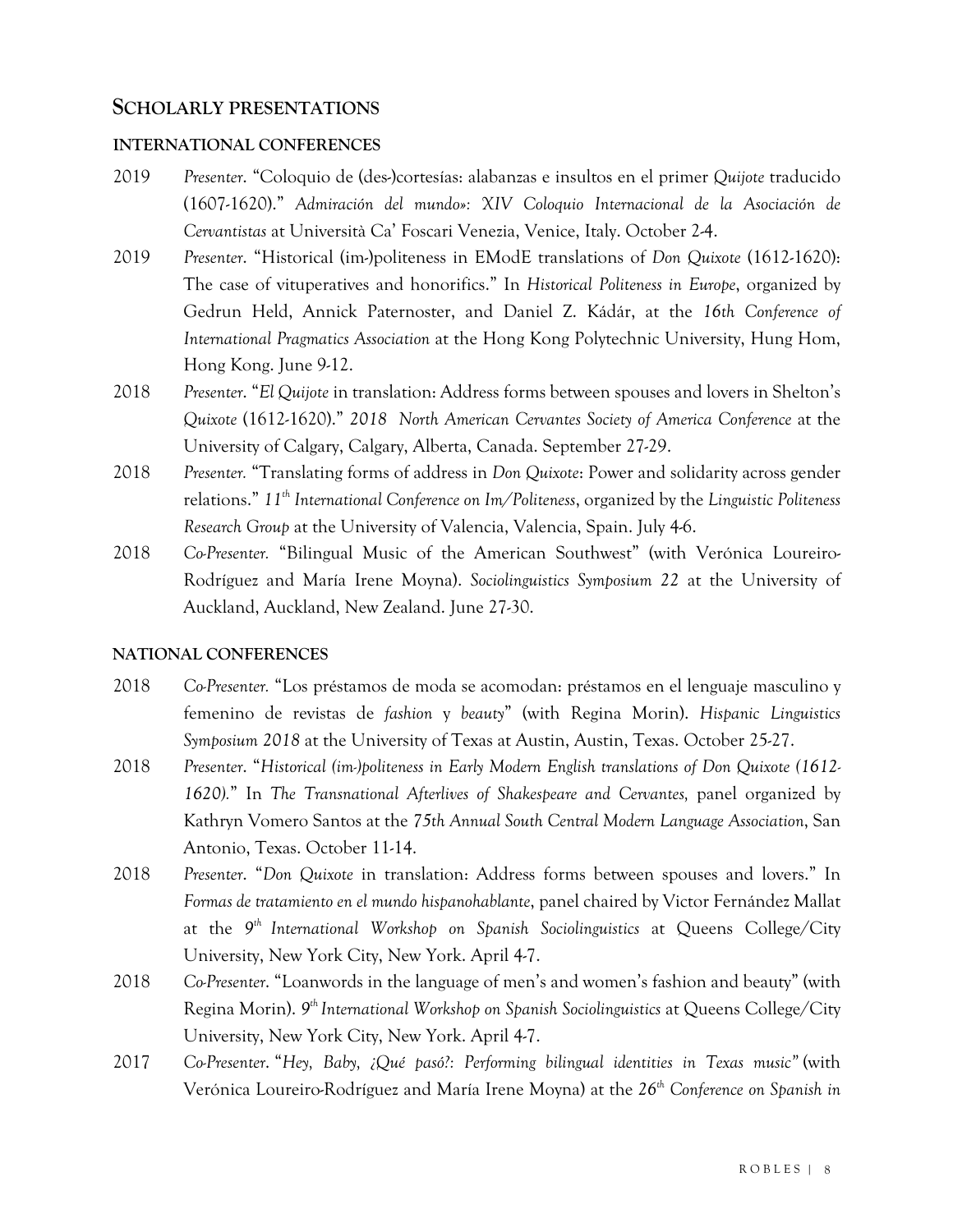*the United States & 11th Conference on Spanish in Contact with Other Languages* at Brigham Young University, Provo, Utah. April 6-8.

- 2017 *Co-Presenter*. "Hey, Baby, *¿Qué pasó?*: Performing bilingual identities in Tejano music" (with Verónica Loureiro-Rodríguez and María Irene Moyna). *18th Annual Texas Language Education Research (TexLER) Conference* at the University of Texas at San Antonio, San Antonio, Texas. February 17-18.
- 2017 *Co-Presenter*. "The development and implementation of an innovative, research-informed Spanish curriculum" (with Gabriela Zapata and Alessandra Ribota). *18th Annual Texas Language Education Research (TexLER) Conference* at the University of Texas at San Antonio, San Antonio, Texas. February 17-18.
- 2015 *Co-Presenter*. "Los préstamos léxicos en español: una comparación del lenguaje de la tecnología y de la moda" (with Regina Morin). *44th Annual Conference of the Linguistic Association of the Southwest*, hosted by ASU Colleges at Lake Havasu City, Arizona. September 10-13.

### **INVITED PRESENTATIONS**

- 2020 *Co-Presenter*. «Beowulf by All»: Discussion on translation work. In Glasscock Medieval Studies Working Group, Melbern G. Glasscock Center for the Humanities Research, Texas A&M University. May 5.
- 2020 *Presenter.* "The afterlife of *Don Quixote*: Translation and pragmatics." In *Spanish Literature to 1700*, SPAN 331 lecture, Texas A&M University. April 17.
- 2020 *Presenter.* "Excavating the pragmatic relics of the Early Modern period: The vocative panorama of insults and honorifics in *Don Quixote* (1607-1620)." In *Graduate Colloquium Series*, Melbern G. Glasscock Center for the Humanities Research at Texas A&M University. February 25.
- 2019 *Presenter.* "What I wish I had known!" In *LAITA Lunch Series*, co-sponsored by Liberal Arts International Teaching Assistants (LAITA) and Center for Teaching Excellence (CTE) at Texas A&M University. September 17.
- 2019 *Presenter*. "Incidental pragmatics: A method using literature and translation to analyze linguistic politeness." In *Linguistics in Five Mini Presentations* | *Language Day 2019*, Language Matters Working Group, Melbern G. Glasscock Center for the Humanities Research at Texas A&M University. February 27.
- 2019 *Co-Presenter.* "A comprehensive examination of Integrated Performance Assessment in L2 Spanish classes*.*" Language Matters Working Group, Melbern G. Glasscock Center for the Humanities Research, Texas A&M University. February 1.
- 2018 *Presenter*. "*Doing historical pragmatics through literary corpora: The case of Don Quixote's address into Early Modern English.*" In *12th Summer School in Historical Sociolinguistics* (organized by *HiSoN - The Historical Sociolinguistics Network*) at UNIL| University of Lausanne, Lausanne, Switzerland. July 22-29.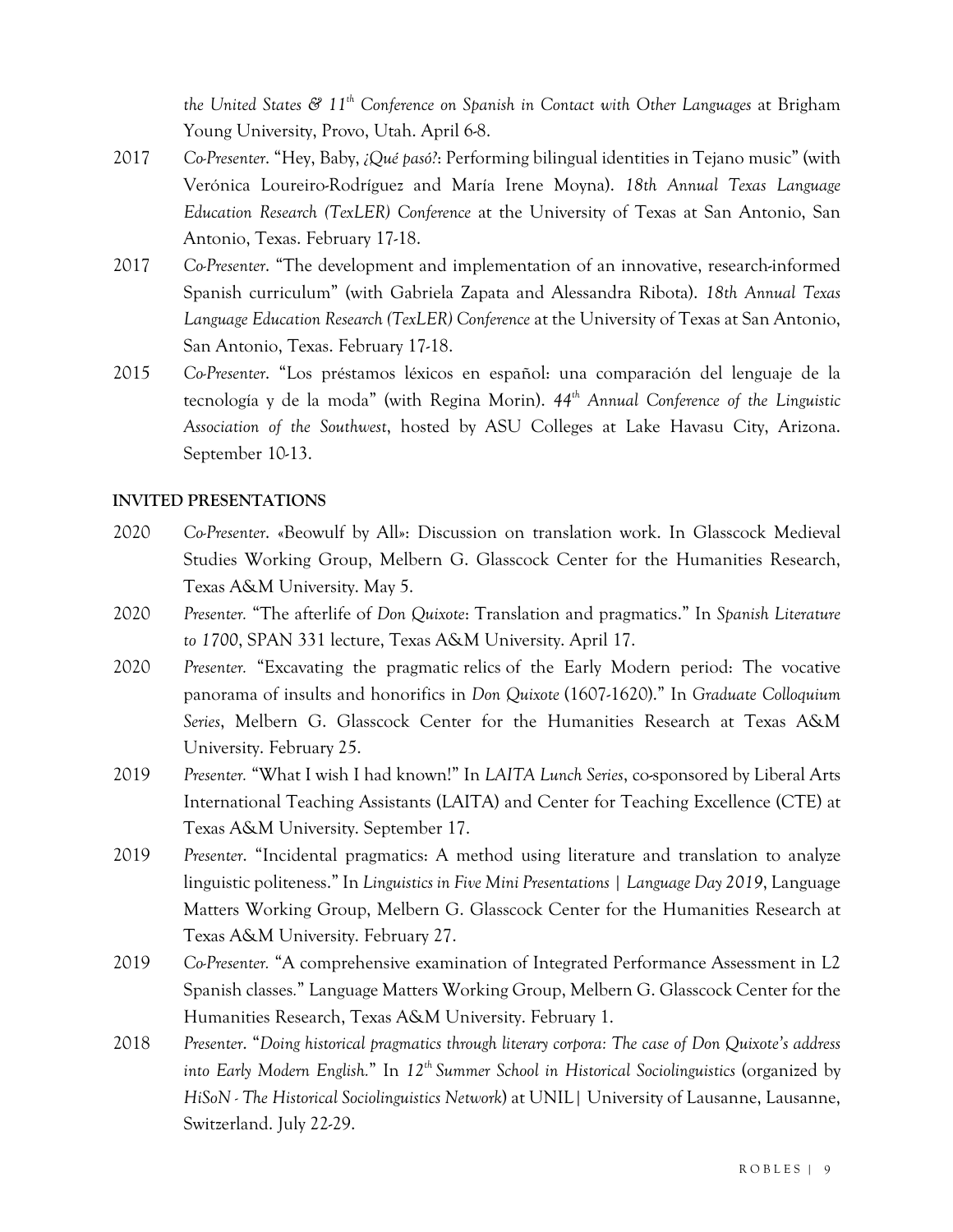- 2018 *Co-Presenter*. "*Bilingual music of the Southwest: The case of Lalo Guerrero*" (with María Irene Moyna and Verónica Loureiro-Rodríguez) at University of Melbourne, Melbourne, Australia. June 25.
- 2017 *Presenter.* "Second-person address in English translations of *Don Quixote* (1612-1885)." In *Cushing-Glasscock Award Presentations*, Melbern G. Glasscock Center for the Humanities Research at Texas A&M University. October 27.
- 2017 *Presenter*. "Address forms in *Don Qvichote*: Shelton's English translation, *first part* (1612)." In *Symposium on Forms of Address*, Language Matters Working Group, Melbern G. Glasscock Center for the Humanities Research at Texas A&M University. September 8.
- 2017 *Co-Presenter*. "*Hey, Baby, ¿Qué pasó?: Performing bilingual identities in Tejano music"* (with Verónica Loureiro-Rodríguez and María Irene Moyna). In *Latinx Policy Issues in the 21st Century Lecture Series*, *Carlos Cantú Education and Opportunity Endowment* at Texas A&M University. May 2.
- 2017 *Co-Presenter*. "*Hey, Baby, ¿Qué pasó?: Performing bilingual identities in Texas music"* (with Verónica Loureiro-Rodríguez and Irene Moyna) at West Chester University, West Chester, Pennsylvania. March 9.

# **S E R V I C E**

# **LEADERSHIP POSITIONS**

- 2020-2021 PRESIDENT of Hispanic Studies Students' Organization, Department of Hispanic Studies, Texas A&M University, College Station, Texas.
- 2019-2021 PRESIDENT of Sigma Delta Pi, Lambda Tau Chapter, the Hispanic Honor Society, Texas A&M University, College Station, Texas.
- 2018-2019 VICE-PRESIDENT of Sigma Delta Pi, Lambda Tau Chapter, the Hispanic Honor Society, Texas A&M University, College Station, Texas.

## **CONVENORSHIPS**

- 2018-2019 CO-CONVENER of the Early Modern Studies working group, Melbern G. Glasscock Center for the Humanities Research, Texas A&M University, College Station, Texas.
- 2016-2018 CO-CONVENER of Language Matters working group, Melbern G. Glasscock Center for the Humanities Research, Texas A&M University, College Station, Texas.

# **UNIVERSITY AFFAIRS**

- 2019-2020 STUDENT REPRESENTATIVE to the Graduate Instruction Committee in the Department of Hispanic Studies, Texas A&M University.
- 2019-2020 STUDENT REPRESENTATIVE to department meetings in the Department of Hispanic Studies, Texas A&M University.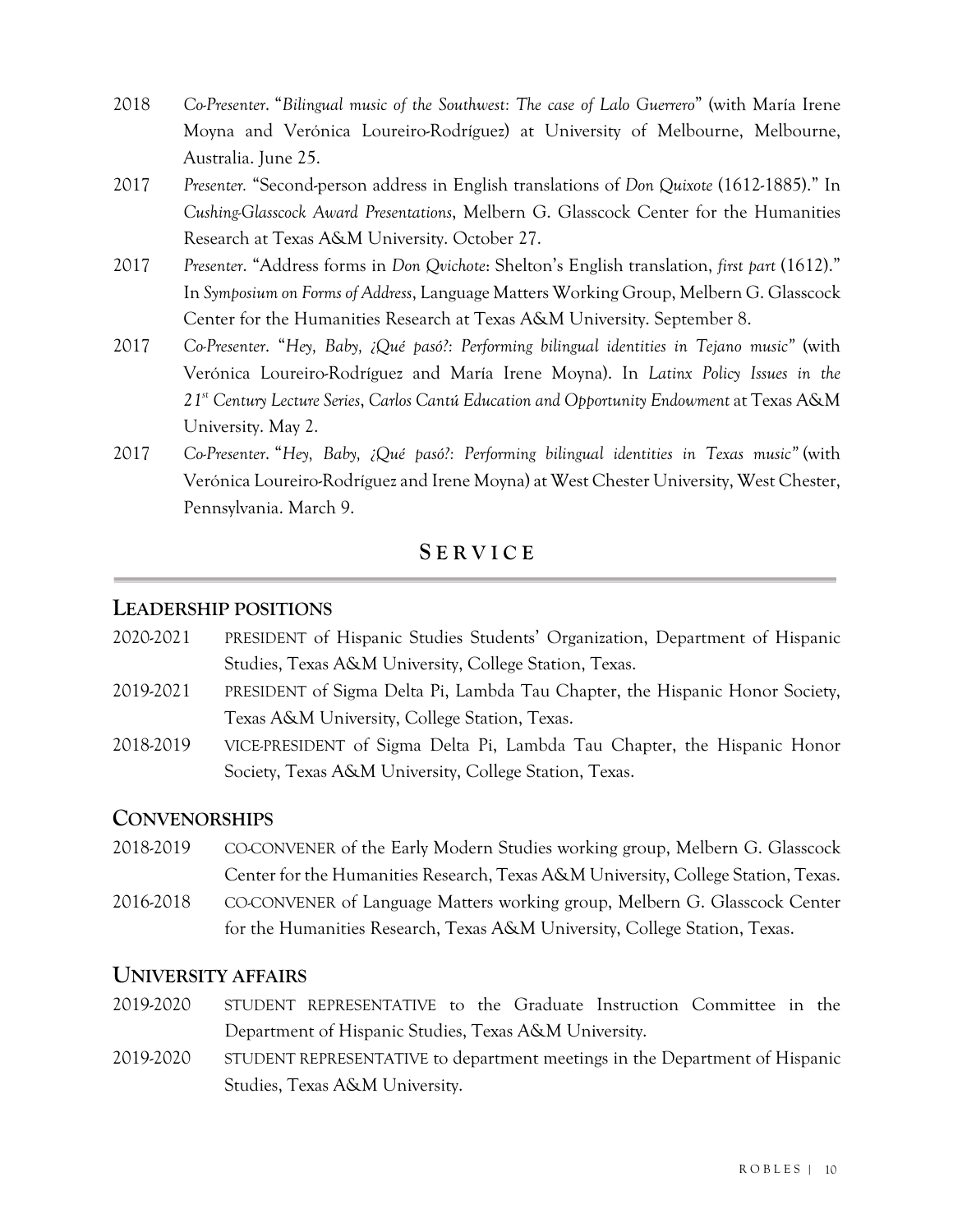- 2019-2020 INTERNAL GPSG MEMBER for Scholarship at the Graduate and Professional Student Government, Texas A&M University.
- 2019-2020 SENATOR at the Graduate and Professional Student Government, representing the Department of Hispanic Studies, College of Liberal Arts, Texas A&M University.
- 2018-2020 STUDENT REPRESENTATIVE to the Graduate and Professional Student Council, representing the Department of Hispanic Studies, College of Liberal Arts, Texas A&M University.
- 2018-2020 INTERNAL GPSC MEMBER for Programming and Service/Recruitment Committee at the Graduate and Professional Student Council. Texas A&M University.
- Spring 2019 MODERATOR at the Undergraduate Research Scholars Symposium, sponsored by LAUNCH: Undergraduate Research (UGR), February 27.
- Spring 2018 GRAPHIC DESIGNER of poster for Dr. Frederick A. de Armas' campus visit and for the graduate students' symposium, "Heir to Galdós: A Cuban American Novelist Finds His Voice," Department of Hispanic Studies, Texas A&M University. April 27.

# **M E N T O R I N G**

# **EXTERNAL**

- 2020-Present ADVISOR for Aggie Powersports Club, Student Organizations, Division of Student Affairs, Texas A&M University.
- 2020-2021 RESEARCH MENTOR, Mays Business Honors Program, Texas A&M University. Mentee: Steven Gooch

# **DEPARTMENTAL**

2019-2021 GRADUATE STUDENT MENTOR, Graduate Student Mentorship Program, Department of Hispanic Studies at Texas A&M University.

> Meet with mentees at least once every two weeks to assist with lesson planning, activity development, exam grading, and/or any issues related to daily teaching practices; observe at least two of the mentees' classes per semester and provide constructive feedback on the activities observed.

# Mentees: Carolyn Biery

Kelly Shipman Ewurama Okine Laura Itzel Bernal Rios

Fall 2018 UNDERGRADUATE HONORS MENTOR, *Don Quixote* & Its Iconography Project, Texas A&M University.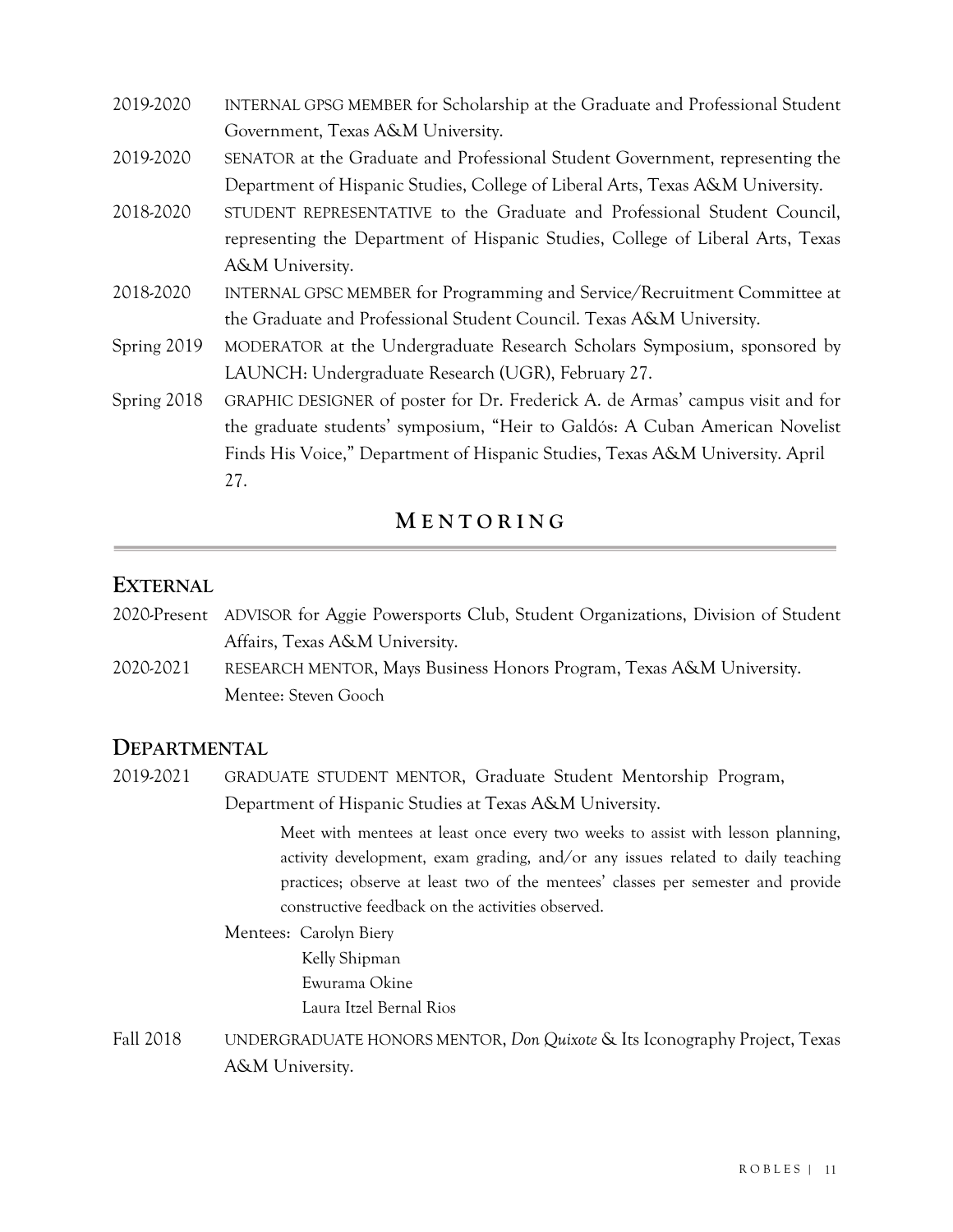### **PRAGMATICS & CERVANTES**

- ♔ "Topics in Address Research," taught by Dr. María Irene Moyna;
- ♔ "*Don Quixote* & its Forms of Address," (Directed Study) supervised by Dr. María Irene Moyna;
- ♔ "*Don Quixote* and the Later Novel," taught by Dr. Hilaire A. Kallendorf;
- ♔ "The Spanish Golden Age," taught by Dr. Hilaire A. Kallendorf;
- ♔ "Digital Cervantes," (Capstone) directed by Mr. Anton duPlessis

### **HISTORICAL SOCIOLINGUISTICS**

- ♔ "Development of Spanish Language," taught by Dr. Brian Imhoff;
- ♔ "Topics in the History of English Old English," taught by Dr. Britt Mize;
- $\mathcal{L}$  "Historical Sociolinguistics," taught by several scholars at the 12<sup>th</sup> HiSoN

### **SOCIOLINGUISTICS & LANGUAGE VARIATION**

- ♔ "Topics in Sociolinguistics," taught by Dr. Shari Kendall;
- ♔ "Language and Gender," taught by Dr. Shari Kendall

#### **CONTACT LINGUISTICS**

- ♔ "Bilingualism in the Spanish-Speaking World," taught by Dr. Gabriela Zapata;
- ♔ "Psychology of Language," taught by Dr. Jyotsna Vaid

### **LINGUISTIC, LITERARY THEORIES & METHODS**

- **≌ "Research Methods in Linguistics," co-taught by Dr. Gabriela Zapata (qualitative research** and discourse analysis), Dr. Patrick Bolger (corpus linguistics with R-);
- ♔ "Educational Statistics," taught by Dr. Robert Hall;
- **≌** "Bibliography and Literary Research," taught by Dr. Craig Kallendorf;
- ♔ "The Field of Hispanic Studies," taught by Dr. Alberto Moreiras

#### **SECOND LANGUAGE TEACHING & RELATED METHODOLOGIES**

- ♔ "Spanish Language Teaching Methods," taught by Dr. Gabriela Zapata;
- ♔ "Second Language Methodology I," taught by Dr. Grisel López-Díaz;
- ♔ "Second Language Methodology II," taught by Dr. Grisel López-Díaz;
- ♔ "Assessment in the Second Language Classroom," taught by Dr. Grisel López-Díaz.

# **P R O F E S S I O N A L A N D S U M M E R S C H O O L S**

# **PROFESSIONAL SCHOOLS**

2021 **4TH HISTORICAL SOCIOLINGUISTICS YOUNG RESEARCHERS FORUM**, hosted by Vrije Universiteit Brussels and Leiden University: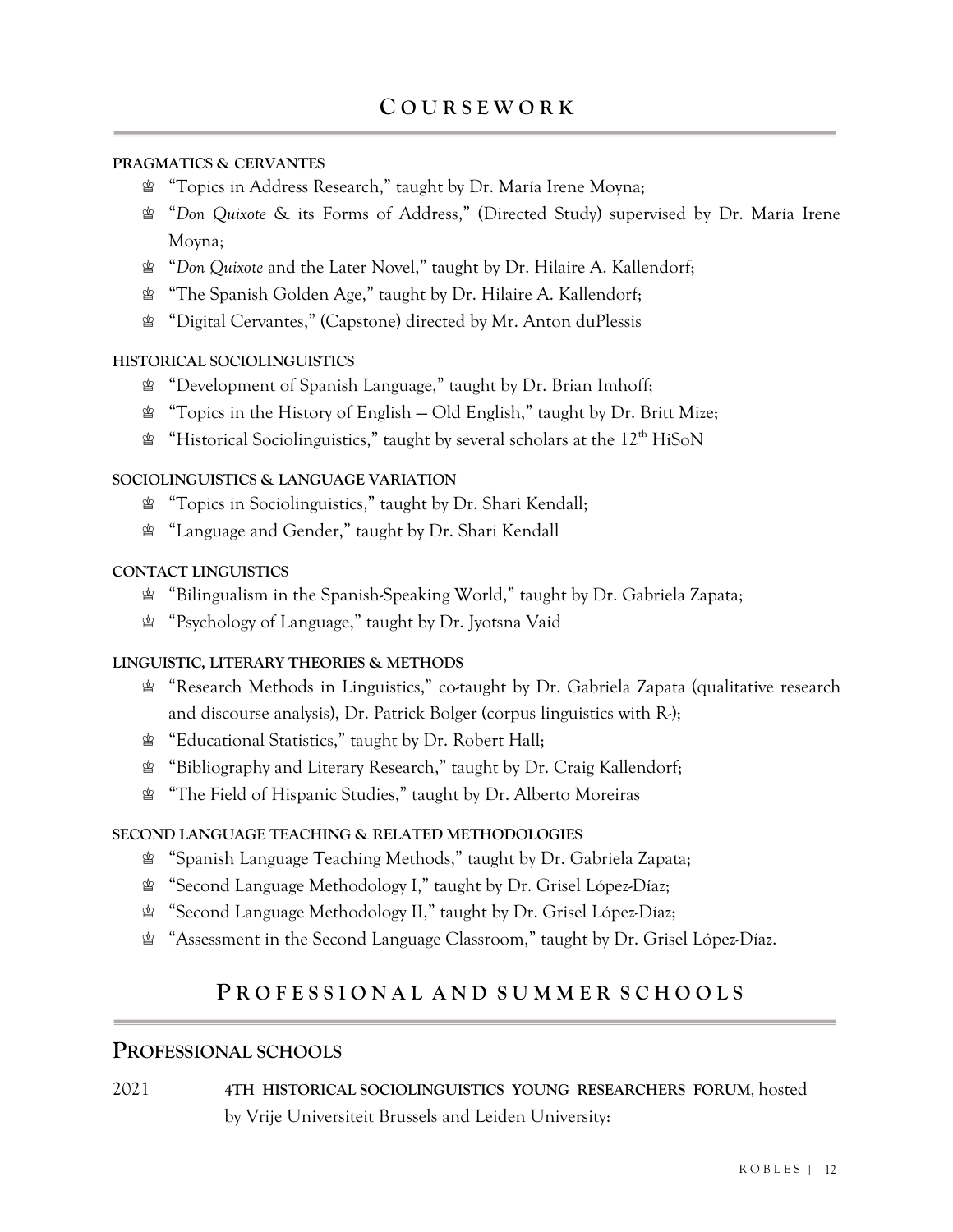|      | the "Historical (im)politeness: The eighteenth century in England," taught by<br>Andreas H. Jucker;                                                                                                                                                                                                                                                                                                                                                                                                                                                                                                                                                                                                                                                                                                                                                                                                |  |
|------|----------------------------------------------------------------------------------------------------------------------------------------------------------------------------------------------------------------------------------------------------------------------------------------------------------------------------------------------------------------------------------------------------------------------------------------------------------------------------------------------------------------------------------------------------------------------------------------------------------------------------------------------------------------------------------------------------------------------------------------------------------------------------------------------------------------------------------------------------------------------------------------------------|--|
|      | the "Stylometry with R: a high-level introduction, with case studies in historic text                                                                                                                                                                                                                                                                                                                                                                                                                                                                                                                                                                                                                                                                                                                                                                                                              |  |
|      | analysis," taught by Mike Kestemont;<br>"Mobility, social trajectories and linguistic practices," taught by France<br>≌<br>Martineau;                                                                                                                                                                                                                                                                                                                                                                                                                                                                                                                                                                                                                                                                                                                                                              |  |
|      | "Transkribus: Recognizing handwritten documents with deep learning," taught<br>by Günter Mühlberger;                                                                                                                                                                                                                                                                                                                                                                                                                                                                                                                                                                                                                                                                                                                                                                                               |  |
|      | ***The latter had an interesting personality, which cannot be said of the former':<br>Sociolinguistic analyses of scribal networks in the Cairo Genizah," taught by<br>Esther-Miriam Wagner;<br>"Analytic temptations and strategies in the historical study of language<br>ideologies: A 17th century Spanish example," taught by Kathryn A. Woolard.                                                                                                                                                                                                                                                                                                                                                                                                                                                                                                                                             |  |
| 2020 | <b>INTRODUCTION TO PALEOGRAPHY</b> at the Folger Institute Scholarly Program,<br>directed by Dr. Heather Wolfe.                                                                                                                                                                                                                                                                                                                                                                                                                                                                                                                                                                                                                                                                                                                                                                                    |  |
| 2018 | 12TH SUMMER SCHOOL IN HISTORICAL SOCIOLINGUISTICS at University of<br>Lausanne. Lausanne, Switzerland:<br>Bilingual optimization strategies in language change," taught by Dr. Suzanne<br>Aalberse;<br>g "Corpus approaches to Early Modern English," taught by Dr. Jonathan<br>Culpeper;<br>"Synchronic variation and diachronic change," taught by Dr. Alexandra Lenz;<br>曾<br>"Standards and standardizations," taught by Dr. Spiros Moschonas;<br>曾<br>"Promotion and invisibilization of languages. Nationalistic language policy and<br>≌<br>its impact on sociolinguistic landscape," taught by Dr. Taru Nordlund;<br>"Exploring historical orality," taught by Dr. Simon Pickl;<br>the "Doing historical sociolinguistics in messy environments: The construction of<br>language change narratives and the colonial expansion of Iberian languages,"<br>taught by Dr. Israel Sanz-Sanchez. |  |
| 2018 | A FOLGER ORIENTATION TO RESEARCH METHODS AND AGENDAS at the Folger<br>Institute Scholarly Program, directed by Dr. Kathleen Lynch, Dr. Owen Williams,<br>and Dr. Elisa Oh.<br>Skills acquired: Book handling, artisanal practices, paper & ink making, quill<br>work, paleography, letter writing, navigating the Folger's catalog Hamnet,<br>viewing the book qua object and as serendipitously-oriented research.                                                                                                                                                                                                                                                                                                                                                                                                                                                                                |  |
| 2013 | COURS DE CIVILISATION FRANÇAISE A LA SORBONNE. Paris, France. French<br>B.2.1.                                                                                                                                                                                                                                                                                                                                                                                                                                                                                                                                                                                                                                                                                                                                                                                                                     |  |
| 2012 | LA SCUOLA ITALIANA. Middlebury Language Schools, Middlebury, Vermont,<br>Italian, Level II.                                                                                                                                                                                                                                                                                                                                                                                                                                                                                                                                                                                                                                                                                                                                                                                                        |  |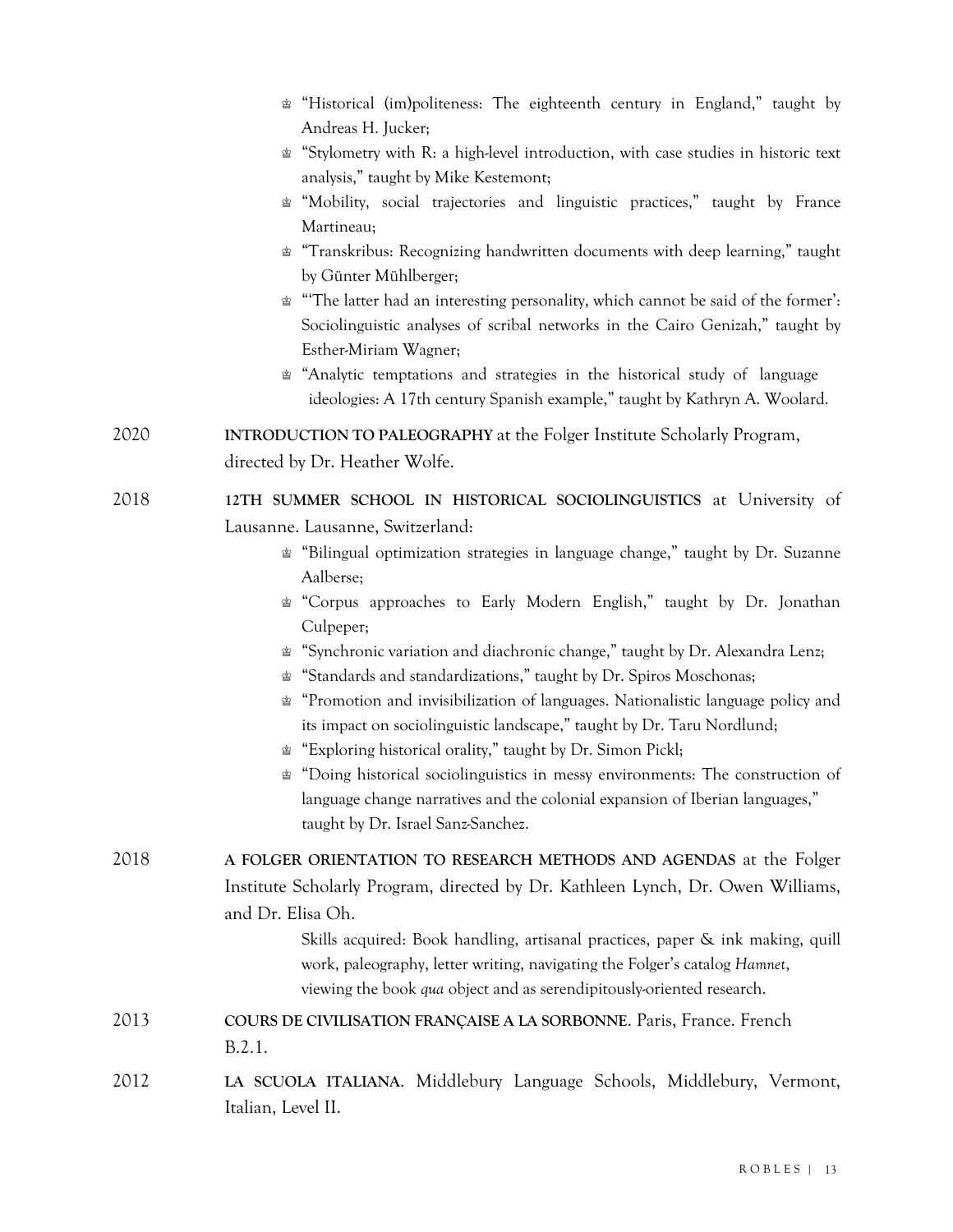| 2021-Present | NEW FACULTY TEACHING ENHANCEMENT PROGRAM from the Center for<br>Teaching Excellence at Miami University of Ohio                                                                                                                                                                                                                                                                                                                      |  |  |
|--------------|--------------------------------------------------------------------------------------------------------------------------------------------------------------------------------------------------------------------------------------------------------------------------------------------------------------------------------------------------------------------------------------------------------------------------------------|--|--|
| 2017-2021    | DOCTORAL CERTIFICATE IN THE DIGITAL HUMANITIES from the Center of<br>Digital Humanities Research -CoDHR- at Texas A&M University.<br>DH Capstone: Don Quixote and its iconographical reaccentuation. Directed by Mr. Anton<br>Duplessis, director of Los Primeros Libros de las Américas Project, and Curator of the Colonial<br>Mexican Collection at the Cushing Memorial Library & Archives, Texas A&M University.<br>COURSEWORK: |  |  |
|              |                                                                                                                                                                                                                                                                                                                                                                                                                                      |  |  |
|              | ENG 603: Bibliography and Literature Research;<br>≌<br>ENG 604: Topics in Digital Research;<br>≌<br>DHUM 691 Python for Digital Humanities;<br>≌<br>HIST 685: Capstone (Topic: Visualization of Don Quixote);<br>≌                                                                                                                                                                                                                   |  |  |
| 2018-2021    | CENTER FOR INTEGRATION OF RESEARCH, TEACHING, AND LEARNING ASSOCIATE<br>CERTIFICATE from the Graduate Teaching Consultant Program,<br>Texas A&M University                                                                                                                                                                                                                                                                           |  |  |
| 2019         | MPOWER INITIATIVE from the College of Liberal Arts IIDEA Grant, Texas A&M<br>University.                                                                                                                                                                                                                                                                                                                                             |  |  |
|              | MPower (funded by a College of Liberal Arts IIDEA Grant) aimed to bring together students<br>from underrepresented groups who consider themselves a minority, broadly defined to<br>include gender, ethnicity, religion, language, age, and differences in ability from across the<br>College of Liberal Arts for a semester-long series of teambuilding, support, peer mentoring,<br>and informational activities.                  |  |  |
| 2018         | CERTIFICATE OF HUMAN RESEARCH. SOCIAL AND BEHAVIORAL RESEARCH<br>INVESTIGATORS & KEY PERSONNEL 1. IRB at CITI Program - Collaborative<br>Institutional Training Initiative—. Expiration, 2023.                                                                                                                                                                                                                                       |  |  |
| 2018         | CERTIFICATION on, "Mentoring undergraduate in research: A workshop for<br>graduate students," by LAUNCH: Undergraduate Research at Texas A&M University.<br>September 21.                                                                                                                                                                                                                                                            |  |  |
| 2017         | CERTIFICATION on, "Introduction to R short course," Texas A&M High Performance<br>Research Computing (HPRC) Group, Department of Engineering, Texas A&M<br>University. December 6.                                                                                                                                                                                                                                                   |  |  |
| 2017         | CERTIFICATION on, "ACTFL Assessment of Performance Towards Proficiency in<br>Languages (AAPPL) familiarization workshop," American Council on the Teaching of<br>Foreign Languages, Department of Hispanic Studies and Texas A&M University.<br>September 15.                                                                                                                                                                        |  |  |
| 2016         | ALTERNATE ROUTE CERTIFICATE FOR TEACHING IN MODERN LANGUAGE. New                                                                                                                                                                                                                                                                                                                                                                     |  |  |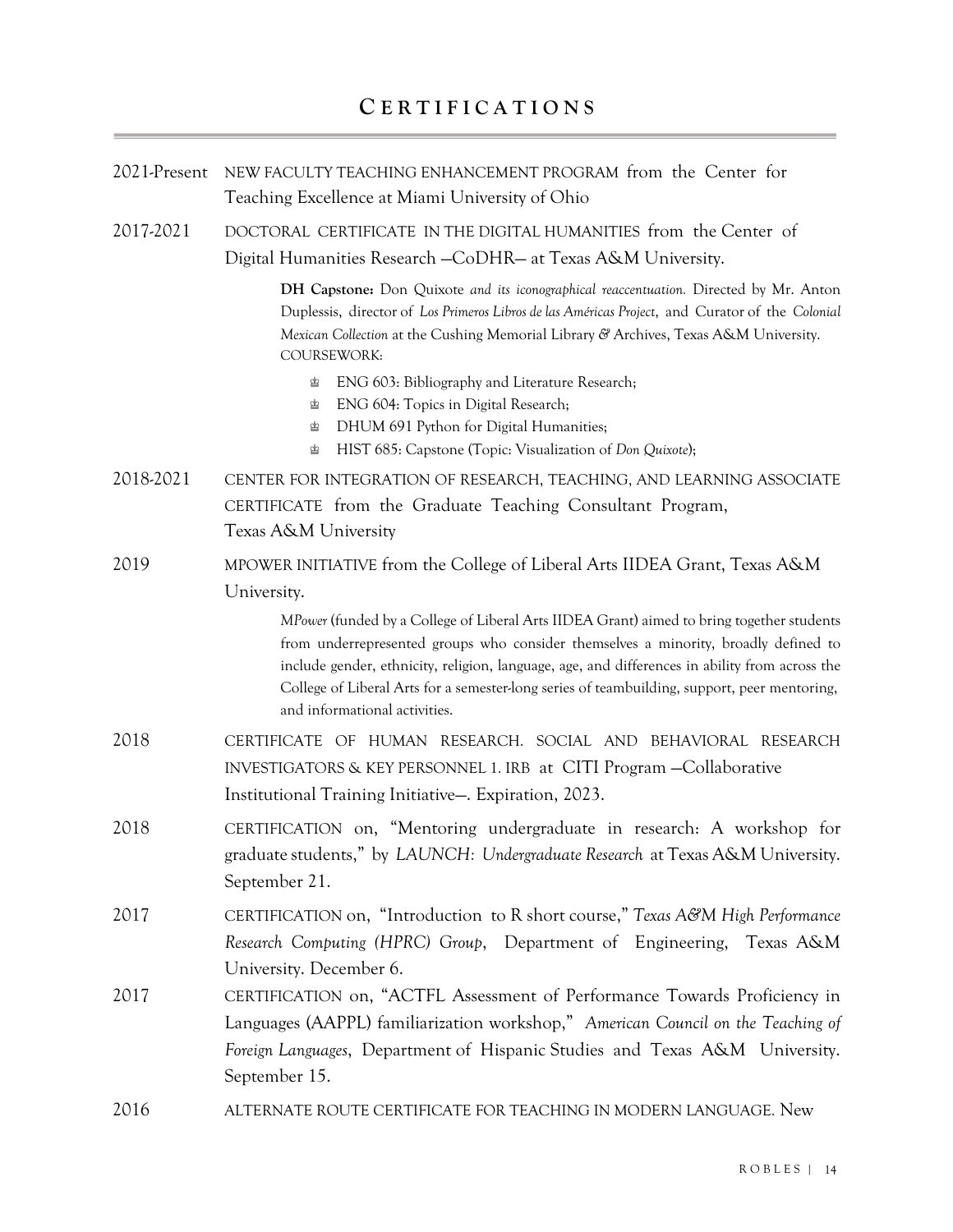Jersey City University, Jersey City, New Jersey.

- 2015 FRENCH CERTIFICATE OF ELIGIBILITY. New Jersey Department of Education.
- 2015 SPANISH CERTIFICATE OF ELIGIBILITY. New Jersey Department of Education.

# **T H E P R O F E S S I O N**

## **PROFESSIONAL WEBSITE**

https://www.damianrobles.com/

## **AFFILIATIONS AND MEMBERSHIP**

HiSoH — Historical Sociolinguistics Network NARNiHS — North American Research Network in Historical Sociolinguistics INAR — International Network of Address Research CSA — The Cervantes Society of America RSA — The Renaissance Society of America Asociación de Cervantistas IPrA — International Pragmatics Association

# **HONORARY SOCIETY**

2012 Sigma Delta Pi: The National Collegiate Hispanic Honor Society, chapter at The College of New Jersey.

## **TRANSLATION WORK**

| 2015-2016 | SPANISH TRANSLATOR, Morristown School District, Morristown, New Jersey  |
|-----------|-------------------------------------------------------------------------|
| 2010-2011 | SPANISH TRANSLATOR, Apple app. "Campus tour," The College of New Jersey |

## **PROFESSIONAL DEVELOPMENT (SELECTED)**

- 2021 *Presenter* at the Teaching Assistant Institute, hosted by the Office of Graduate and Professional Studies and the Center for Teaching Excellence, Texas A&M University. September 11.
- 2021 *Presenter* at the training for the English language proficiency exam (ELPE). The Center for Teaching Excellence, Texas A&M University. January 8.
- 2020 *Presenter* at the Teaching Assistant Institute, hosted by the Office of Graduate and Professional Studies and the Center for Teaching Excellence, Texas A&M University. January 25.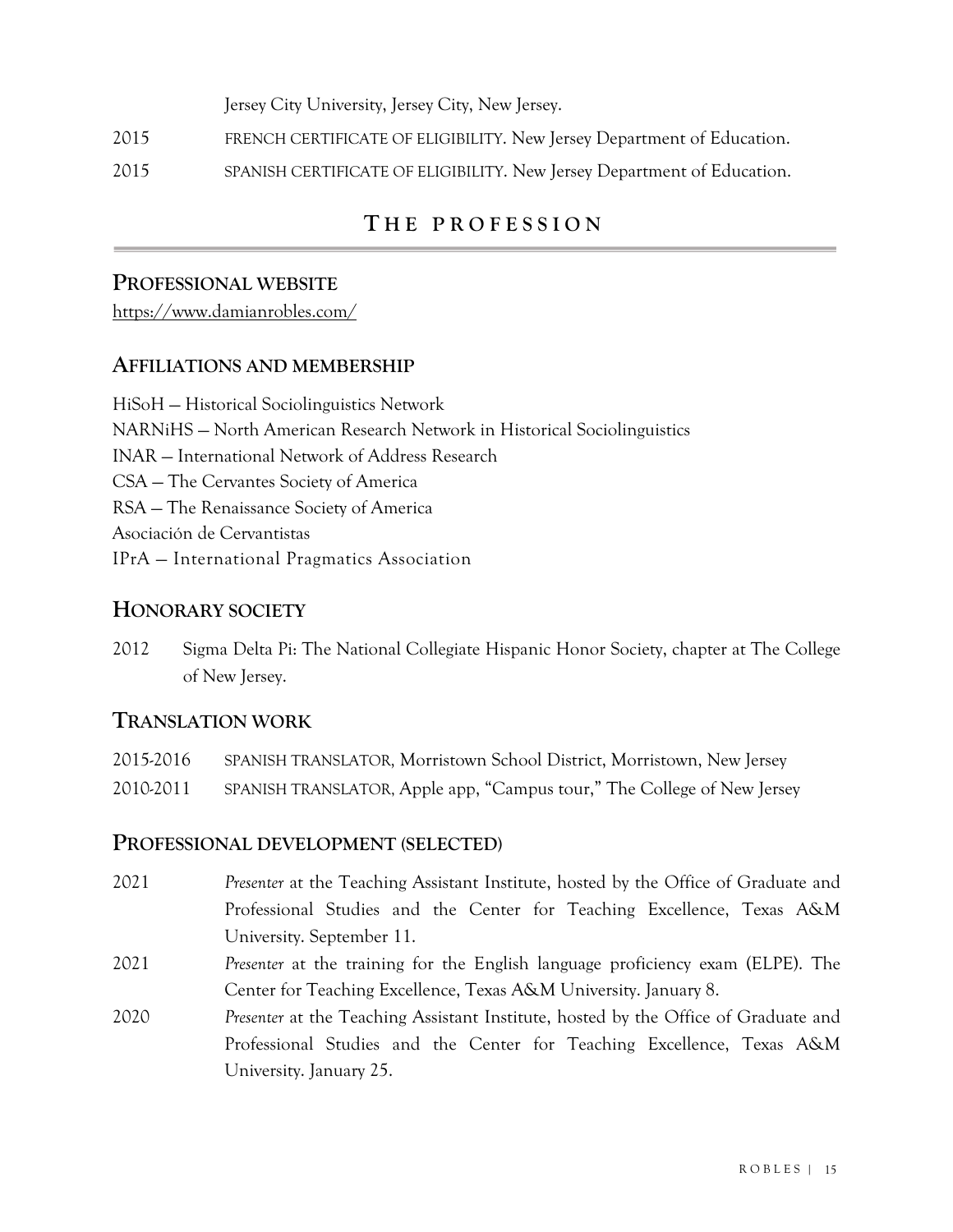| 2019 | Panelist at the Center for Teaching Excellence: Panel discussion to give advice to new |
|------|----------------------------------------------------------------------------------------|
|      | international TA, hosted by the Center for Teaching Excellence, Texas A&M              |
|      | University. November 15.                                                               |
| 2019 | Panelist at GRAD Aggies: Panel discussion with GTCs providing tips and best prac-      |
|      | tices for balancing teaching, research, and other areas of life in a healthy manner,   |
|      | hosted by the Office of Graduate and Professional Studies and the Center for           |
|      | Teaching Excellence, Texas A&M University. November 6.                                 |
| 2019 | Presenter at the Teaching Assistant Institute, hosted by the Office of Graduate and    |
|      | Professional Studies and the Center for Teaching Excellence, Texas A&M                 |
|      | University. August 22.                                                                 |
| 2019 | Presenter at the Teaching Assistant Institute, hosted by the Office of Graduate and    |
|      | Professional Studies and the Center for Teaching Excellence, Texas A&M                 |
|      | University. August 21.                                                                 |
| 2019 | <i>Presenter</i> at the training for the English language proficiency exam (ELPE). The |
|      | Center for Teaching Excellence, Texas A&M University. August 15.                       |
| 2019 | Presenter at the training for the English language proficiency exam (ELPE). The        |
|      | Center for Teaching Excellence, Texas A&M University. August 14.                       |
| 2019 | Attendee of an "Etiquette Dinner. " The Mays Business School Office of Diversity       |
|      | and Inclusion, Texas A&M University. February 20.                                      |
| 2019 | Presenter at the Teaching Assistant Institute. The Center for Teaching Excellence,     |
|      | Texas A&M University. January 26.                                                      |
| 2019 | Presenter at the Teaching Assistant Institute. The Center for Teaching Excellence,     |
|      | Texas A&M University. January 9.                                                       |
| 2019 | Presenter at the training for the English language proficiency exam (ELPE). The        |
|      | Center for Teaching Excellence, Texas A&M University. January 8.                       |
| 2018 | GTC Book Club workshop on "Chapter 1: Deeper learning and better retention" from       |
|      | book, A concise guide to improving student learning, authors: Diane Cummings Persellin |
|      | and Mary Blythe Daniels. The Center for Teaching Excellence, Texas A&M                 |
|      | University. October 30.                                                                |
| 2018 | Presenter at the Teaching Assistant Institute. The Center for Teaching Excellence,     |
|      | Texas A&M University. September 8.                                                     |
| 2018 | <i>Presenter</i> at the training for the English language proficiency exam (ELPE). The |
|      | Center for Teaching Excellence, Texas A&M University. August 8.                        |
| 2017 | Presenter. "Your students: What are Aggies like?," Language Program Orientation,       |
|      | Hispanic Studies, Texas A&M University, College Station, Texas. August 21.             |